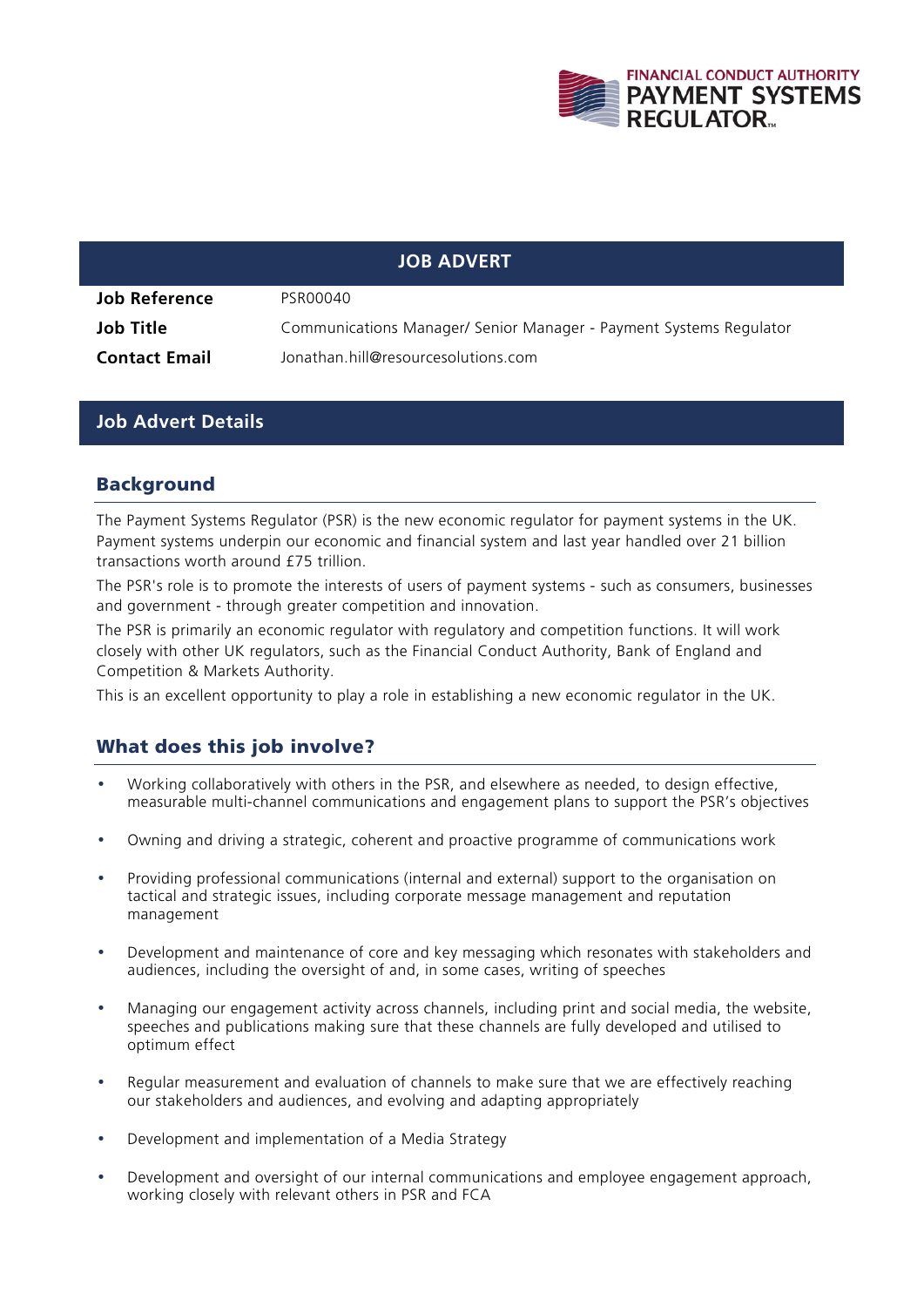- A strategic approach to speaker engagements and conference events which helps us achieve optimal impact
- Ownership and management of the PSR brand, including its 'tone of voice'
- Building and managing a team, creating a positive working environment where staff can take responsibility for their work and have the opportunity to flourish

## What skills are required?

#### Minimum

- Strong experience in the development of effective communications strategies and plans, including substantial experience working in at least two of the following disciplines: strategic communications planning, brand development, internal communications / employee engagement or media relations
- Can demonstrate decision making capability, particularly under pressure; confidence in ability to use sound judgement to reach conclusions
- Excellent written and verbal communications skills, including being able to demonstrate the ability to distil complex issues into succinct messages and present confidently to a variety of internal and external stakeholders.

## **Essential**

- Experience of conducting solid analysis, measurement, and evaluation of communications and engagement activity, across a mix of channels
- A strong ability to manage, motivate and develop staff, providing the right mix of delegation and support
- Have the courage and backbone to give difficult advice to colleagues where needed
- Experience of working in environments where it's essential to see the big picture, evidencing strategic and tactical approaches to working
- Able to demonstrate working on high profile, often politically sensitive issues
- Understanding of the impact regulation and regulatory decision making has, and how this will be perceived in the media
- Excellent interpersonal skills with the ability to influence and persuade with ease
- Gravitas, credibility and political nous proven ability to command respect and be the 'go-to' person for people at all levels, particularly senior management and senior stakeholders
- Experience of working in financial services and regulation

## Desirable

- Strong relationship with UK business / personal finance and finance trade journalists
- Experience in payment systems
- Familiarity with the key stakeholders in the payments landscape
- Experience of operating in a political environment